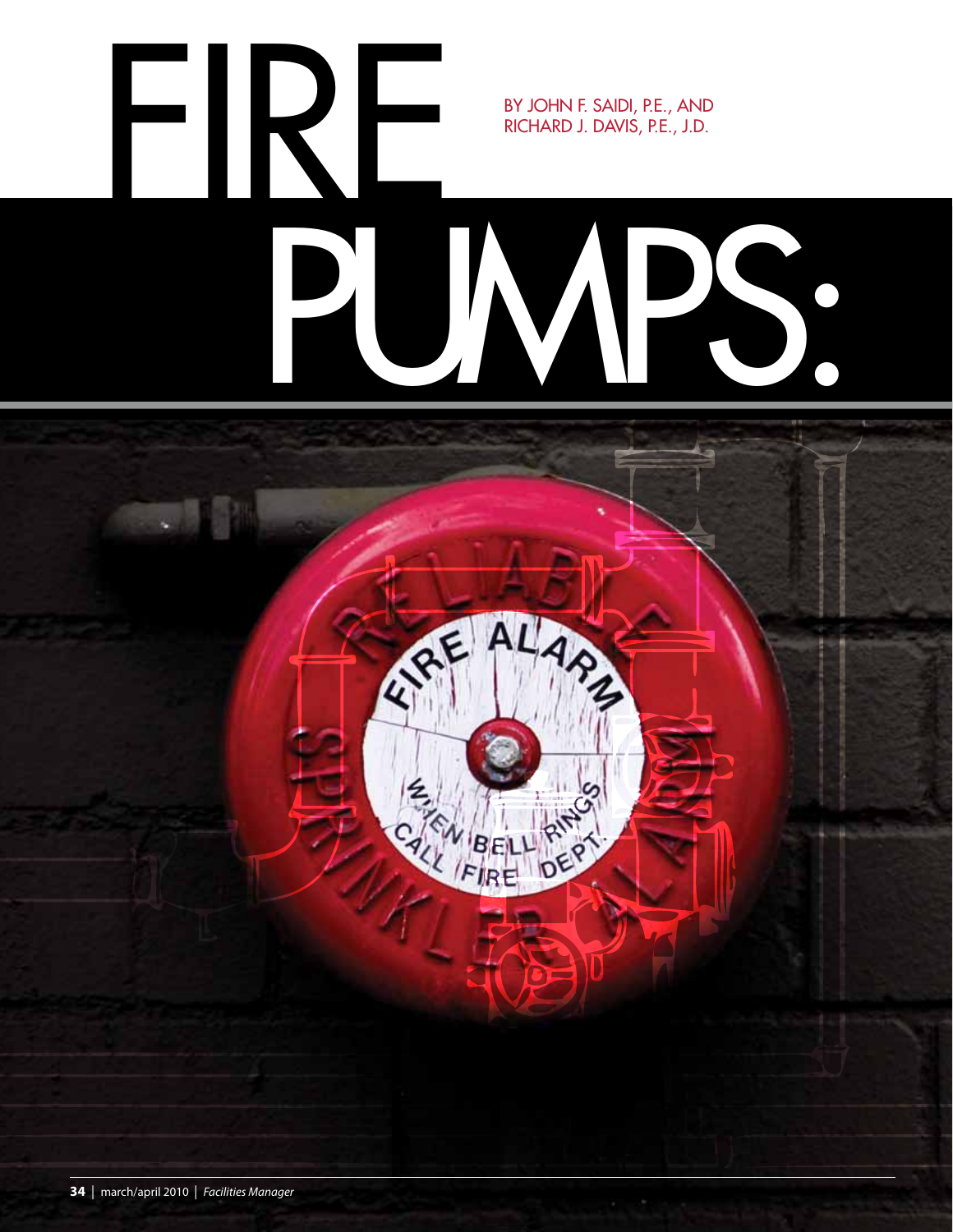## Time to Change NFPA 25 WEEKLY CHURN TESTING

#### A P PA ,

through its Code Advocacy Task Force (CATF), is active with code organizations such as the National Fire Protection Association (NFPA). This article reviews some of the recent work on NFPA 25, Standard for the Inspection, Testing, and Maintenance of Water-Based Fire Protection Systems, by the CATF and some members of the NFPA 25 Technical Committee.

The current (2008) NFPA 25 requires weekly tests of fire pump assemblies to be conducted without flowing water, sometimes referred to as a "churn test." During the current review cycle of NFPA 25 we submitted several proposals to decrease the "no-flow" test frequency for all fire pumps from weekly to monthly, and one proposal to decrease the churn test frequency for electric motor driven fire pumps. As of this writing, the latter proposal has made it through several processes to final balloting, although we remain unsure of the final outcome of the proceedings.

This CATF work continued an effort begun by Mike Anthony, a senior electrical engineer at the University of Michigan, whose goal is reducing testing cost without compromising safety. We believe that weekly testing is an undue burden while providing no appreciable benefit. Indeed, weekly testing might be so frequent as to cause a decrease in system reliability. It should be abandoned for the reasons discussed below.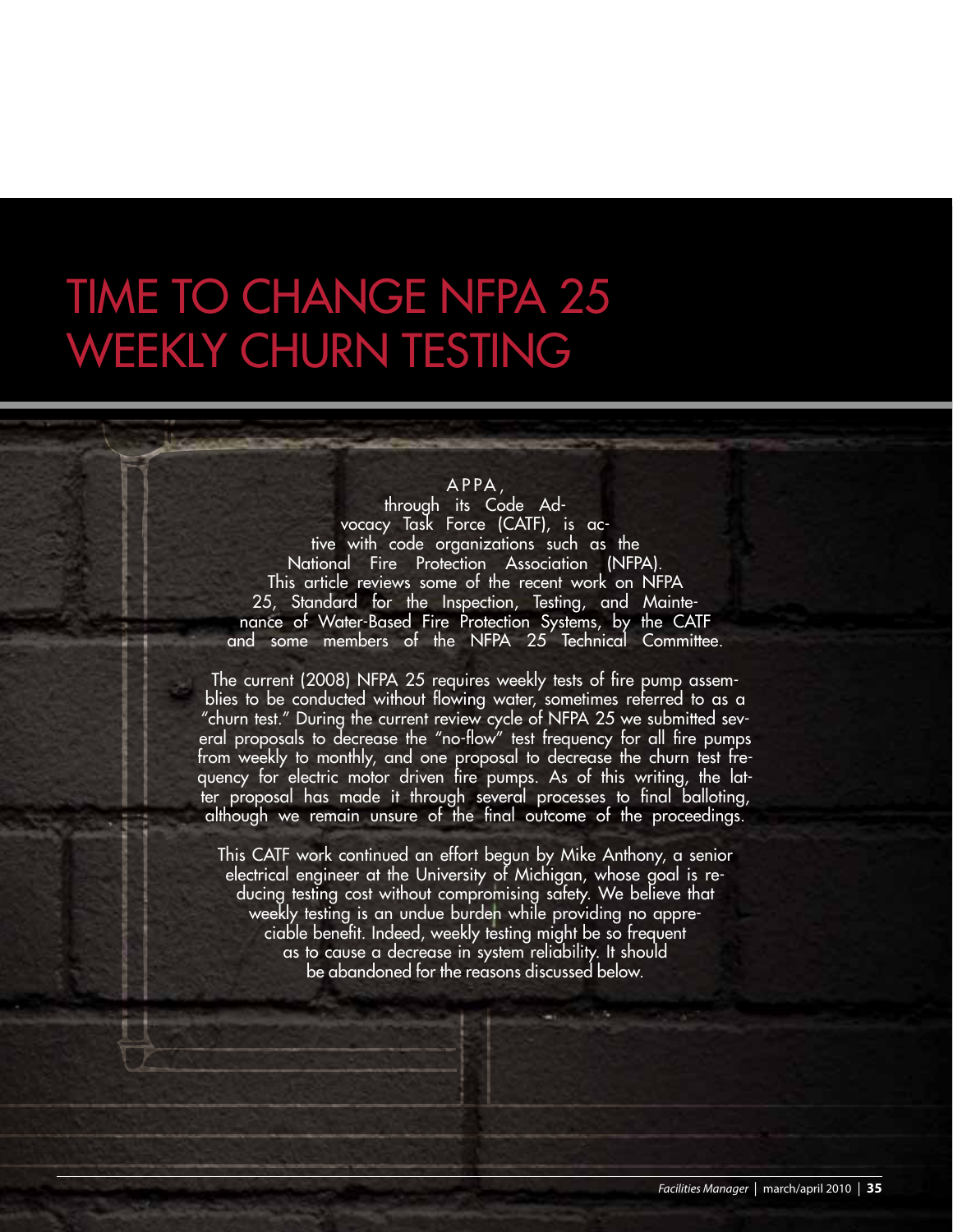#### **Reliability of Engine Driven Pumps**

Reliability testing of components is commonly done by suppliers, whether for electronic devices for space craft or for mechanical parts on construction machinery. Predictions concerning the reliability of an engine driven fire pump, or any assembly, are related to the reliability of the individual components when new. The reliability of the system is no greater than the reliability of the least reliable critical component. In addition, the reliability is related to the product of the individual component reliabilities, expressed as a fraction of one.

For example, a machine comprising two parts, each with a 90 percent chance of surviving for the life of the product, will have an 81 percent chance of performing without failure. The probability of failure is 19 percent. With an engine driven fire pump that is already in service, many other factors must be considered. The number of starts, the hours of operation, the load on the enmerely based on the judgment of the Technical Committee. Yet, changing the current weekly test frequency to monthly appears to require new data to justify the change based on published comments of the current Technical Committee.

- The Technical Committee has favored short testing intervals. Possible reasons are a reluctance to change long established requirements and the fact that many committee members in the fire protection and insurance industries are not directly impacted by the cost of frequent testing.
- NFPA standards are by definition minimum standards. As currently written, the weekly test requirement appears to deviate from this rule and represents a near maximum requirement. Even if the test frequency is increased to monthly, property owners, AHJs (Authorities Having Jurisdiction), and insurers will continue to have the option of increasing requirements, if warranted.

#### PREDICTIONS CONCERNING THE RELIABILITY OF AN ENGINE DRIVEN fire pump, or any assembly, are related to the reliability of the individual components when new.

gine during operation, the speed of the engine, the characteristics of the environment where the system is installed, the corrosive and erosive effects of the water, the age and condition of the battery, the knowledge and skill of the maintenance personnel, and the quality of the fire pump's controls all affect reliability.

Frequent testing has both beneficial and negative consequences. A key benefit is the opportunity to find equipment that is malfunctioning on a schedule that corresponds to the testing, at least weekly in the case of NFPA 25. Another advantage is that the engine cylinder walls and bearings are likely to have thicker coatings of lubricant with weekly operation. However, this latter benefit probably is a stronger factor in the life of the equipment rather than the likelihood of the pump starting when needed.

There are some problems with frequent testing, too. The probability of failure with many components tends to increase with the hours of use and the number of starts. Examples are fatigue failures of cyclically loaded metal parts, wear failure of moving parts, catastrophic failure of bearings, and arcing failures of magnetic solenoids. We have searched for reliability data for fire pumps without success. It is likely that reliability data for fire pumps are proprietary, owned by the manufacturers, and not available to the public.

In the absence of concrete data, you might ask why the Code Advocacy Task Force and some Technical Committee members have advocated reduced testing frequencies. Some of the reasons are:

• We found no data supporting the testing intervals established in NFPA 25 when it was first issued in 1992. Our evidence today indicates that the original testing protocols were

- In communities that have adopted NFPA 25, owners wishing to reduce the testing frequency required by NFPA 25 may not often do so, even after following a documented formal alternative pump testing program. AHJs don't generally permit deviations to existing standards, perhaps to avoid the potential liability.
- According to a casing relief manufacturer, poorly set casing relief valves can cause irreparable damage to gaskets and orings such that excessive pump testing can actually be more detrimental to a pump than less frequent testing.
- Many owners have redundant fire pumps, each capable of sustaining the design load. Redundant system design is an accepted engineering solution for critical systems. The capital expense of redundant systems improves reliability, and can prevent the replacement of functioning components during the life of the equipment, lowering preventive maintenance costs. An example can illustrate the design benefit. If the probability of a fire pump failing is 2 percent, two redundant pumps each have a 98 percent chance of starting and operating. The chance that neither starts is the product of the two failure rates, (0.02) (0.02) or 0.04 percent. There is a 99.96 percent chance that at least one of the engines will start. This example uses a low reliability for the individual pumps to illustrate the remarkable benefit of redundant design. NFPA 25 should at least consider the effect of redundancy on test frequencies. It does not.
- The U.S. Department of Defense (since 2001) permits monthly testing of diesel engine and electric motor fire pumps; Australia (since 2005) permits electric motor fire pumps to be tested monthly.